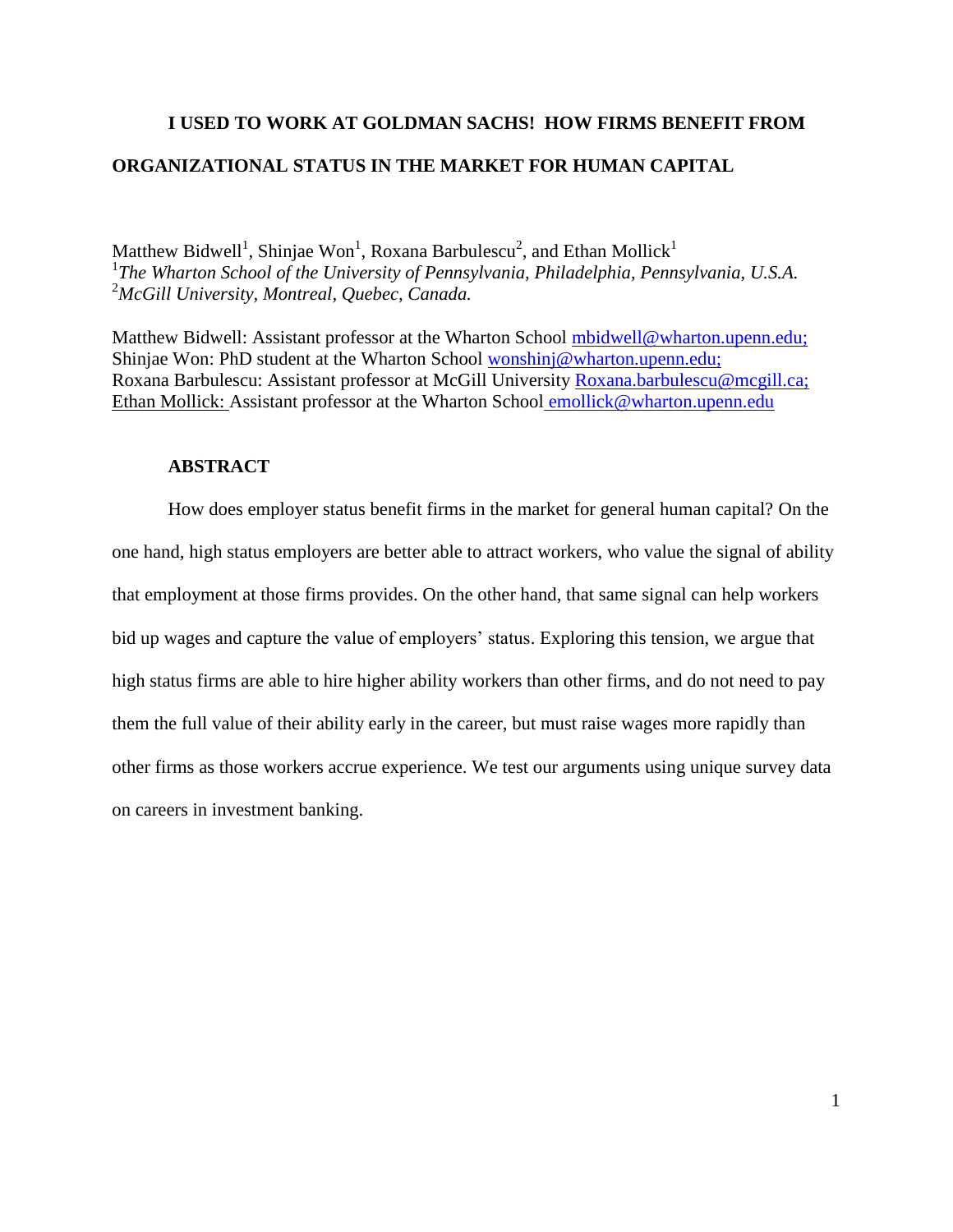# **INTRODUCTION**

Reflecting the central role that human resources play in every area of firm activity, strategy scholars are paying increasing attention to the role of human capital in allowing firms to achieve competitive advantage (Coff, 1997; Felin, Zenger, and Tomsik, 2009; Wang, He, and Mahoney, 2009). A particular area of debate has been whether firms can gain sustained advantage through better access to general human capital (Campbell, Coff, and Kryscynski, 2012; Chadwick and Dabu, 2009). In theory, some firms could consistently be better able to attract and retain workers than others, allowing them preferential access to a critical resource. They would need to do so, though, in a way that is difficult for others to imitate, and that allows the firms, rather than their workers, to capture the benefits of that labor market access. The law firm Wachtell reportedly gained such an advantage by recruiting Jewish lawyers ignored by other firms (Starbuck, 1993). Scholars have struggled to move beyond this one example, though, to provide generalizable analyses of firms gaining advantage from access to general human capital.

In this paper, we explore whether organizational status in the labor market might serve as such a source of sustained advantage in accessing human capital. Drawing on prior work, we suggest that firms with higher status should have substantial advantages in attracting workers, because workers believe that employment at high status firms signals their own ability, helping them to develop their careers (e.g. "I used to work at Goldman Sachs!"). The positional nature of status, coupled with its persistence, also makes this a source of advantage that is difficult to imitate. Yet that same use of status to signal workers' value can also make it hard for firms to capture the value that status creates: if employment at a high status firm makes workers more attractive to other employers, then those workers should be well placed to bid up their wages.

We develop these arguments to argue that higher status firms do achieve sustainable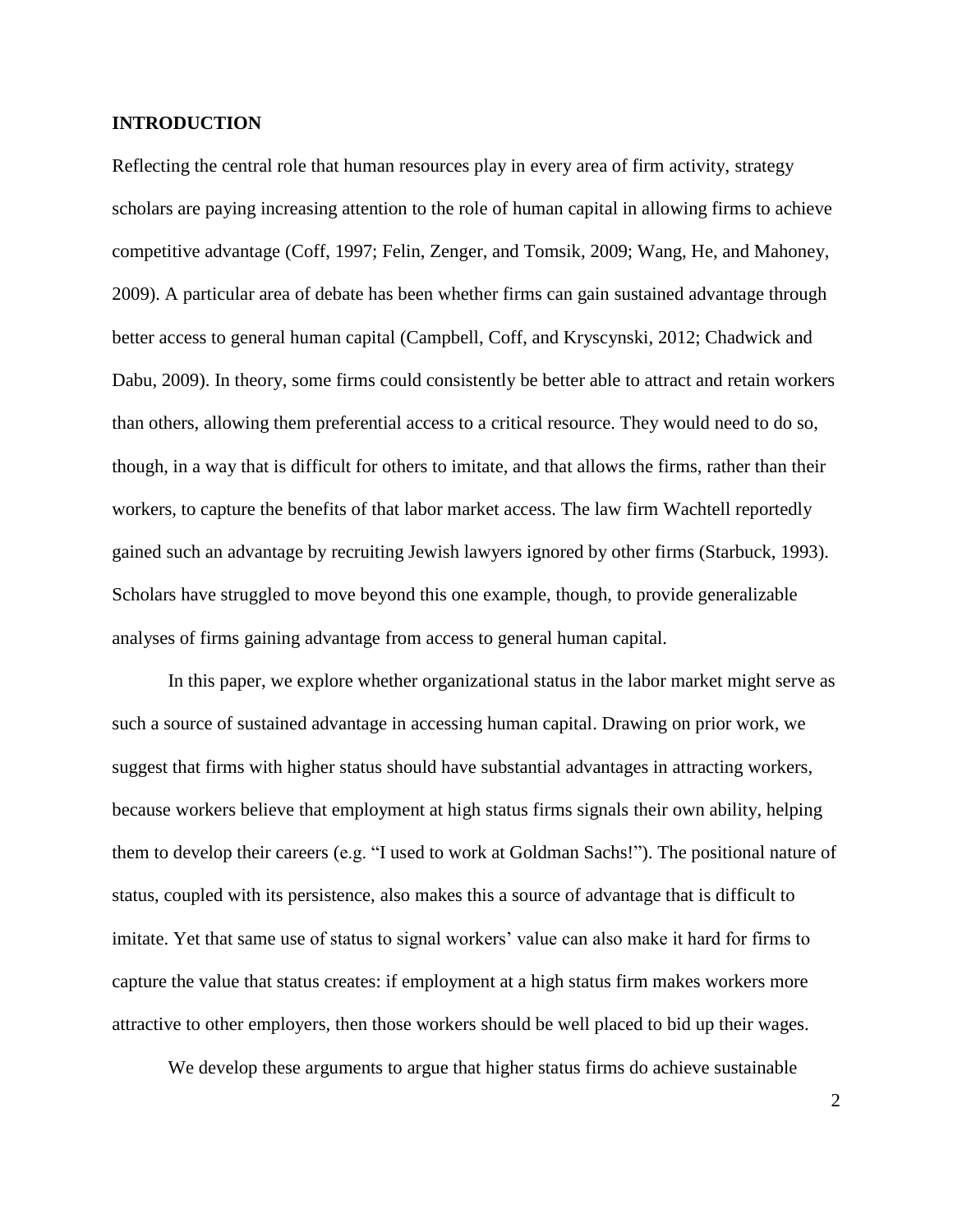advantage in their access to human capital, but only in the early stages of workers' careers. Analyses of data from a unique career survey of MBA alumni working in the investment banking industry confirm our main arguments. Our results suggest that, given the prevalence and persistence of status in different markets, the attainment of sustainable rents in the market for human capital may be a common phenomenon, rather than a rare event as previously theorized, and can operate as an important source of sustained heterogeneity among organizations.

# **THEORY AND HYPOTHESES**

The main focus of this paper is on the role of employer status in providing firms with an advantage in the market for human capital. Status is a dimension of social structure that ranks actors according to their relative social position or prestige (Bothner, Podolny, and Smith, 2011; Podolny, 1993; Weber, 1968). An organization's status may vary across different audiences (D'Aveni, 1996); we focus on firms' status among workers, reflecting the respect accorded to them as employers.

Status can create advantage for firms in the market for general human capital because of workers' preference for working in those firms. High status employers are better able to attract workers than their competitors because workers believe that those employers confer a valuable signal of their employability (Phillips, 2001), helping them to secure better jobs in future (Graffin *et al*., 2008). First, as much research suggests, affiliation with a high status other is frequently used as a signal of quality in markets (e.g. Podolny, 1993; Benjamin and Podolny, 1999). Moreover, being at a high status firm may also lead to better peer-training as workers are surrounded by more able colleagues, and may also help workers to build more valuable social networks. All of these benefits of employment at high status firms then help those firms to hire better employees, creating a virtuous cycle between worker ability and organizational status.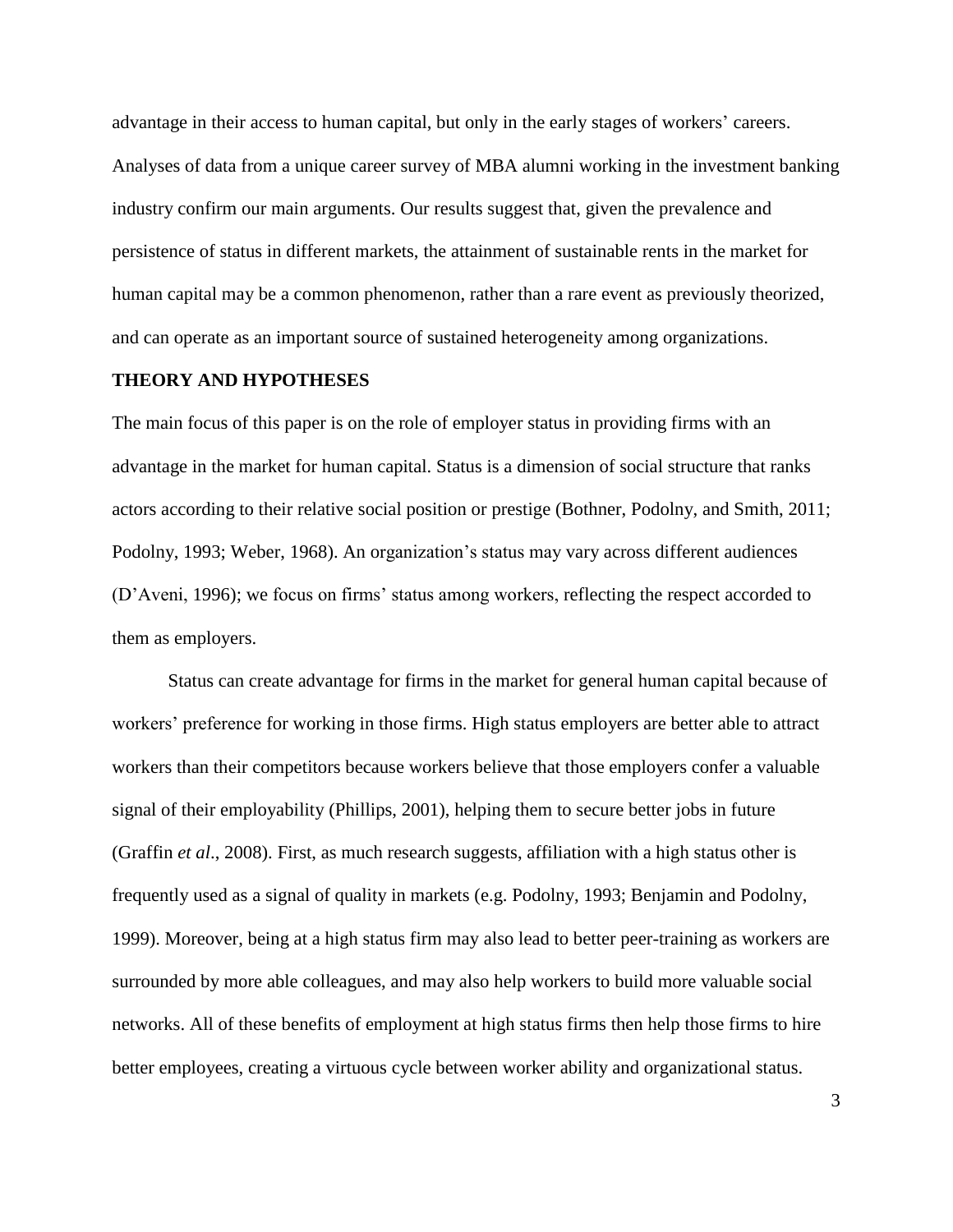Hamori (2006) provides evidence of this advantage, showing that workers accept smaller promotions to work in firms that are renowned for operational excellence.

Status is also rare and difficult to imitate, unlike other means by which firms might attract workers, such as better working conditions or more training. Status's positional nature makes it a scarce resource: the higher the position in a status ordering that an actor occupies, the rarer that position is. Status is also persistent, as the benefits accruing to high status actors allow them to maintain their status over time (Benjamin and Podolny, 1999). As a consequence, high status employers should have an enduring advantage over other organizations in attracting workers.

# **The Challenges of acquiring rents from status**

At the same time that status helps firms attract workers, it also imposes constraints on their ability to benefit from that attractiveness, affecting the form that firms' labor market advantage will take. First, prior research has noted how high status firms are often constrained to act in ways that are consistent with their status (Phillips, Turco, and Zuckerman, 2013). In the labor market, that translates into a constraint on whom they can hire. In principle, firms could exploit their attractiveness to workers in one of two ways: hiring better quality workers at the same wage as their competitors, or hiring the same quality workers at lower wages. Because a high status firm's labor market advantage is based on beliefs about the quality of workers that it hires, hiring lower quality workers could ultimately threaten that advantage. Hence, high status firms are constrained to translate their preferential labor market access into hiring a more highly skilled workforce than their competitors without needing to pay the wages that those skills could command.

Second, the very visibility that creates the advantages of status also makes it difficult for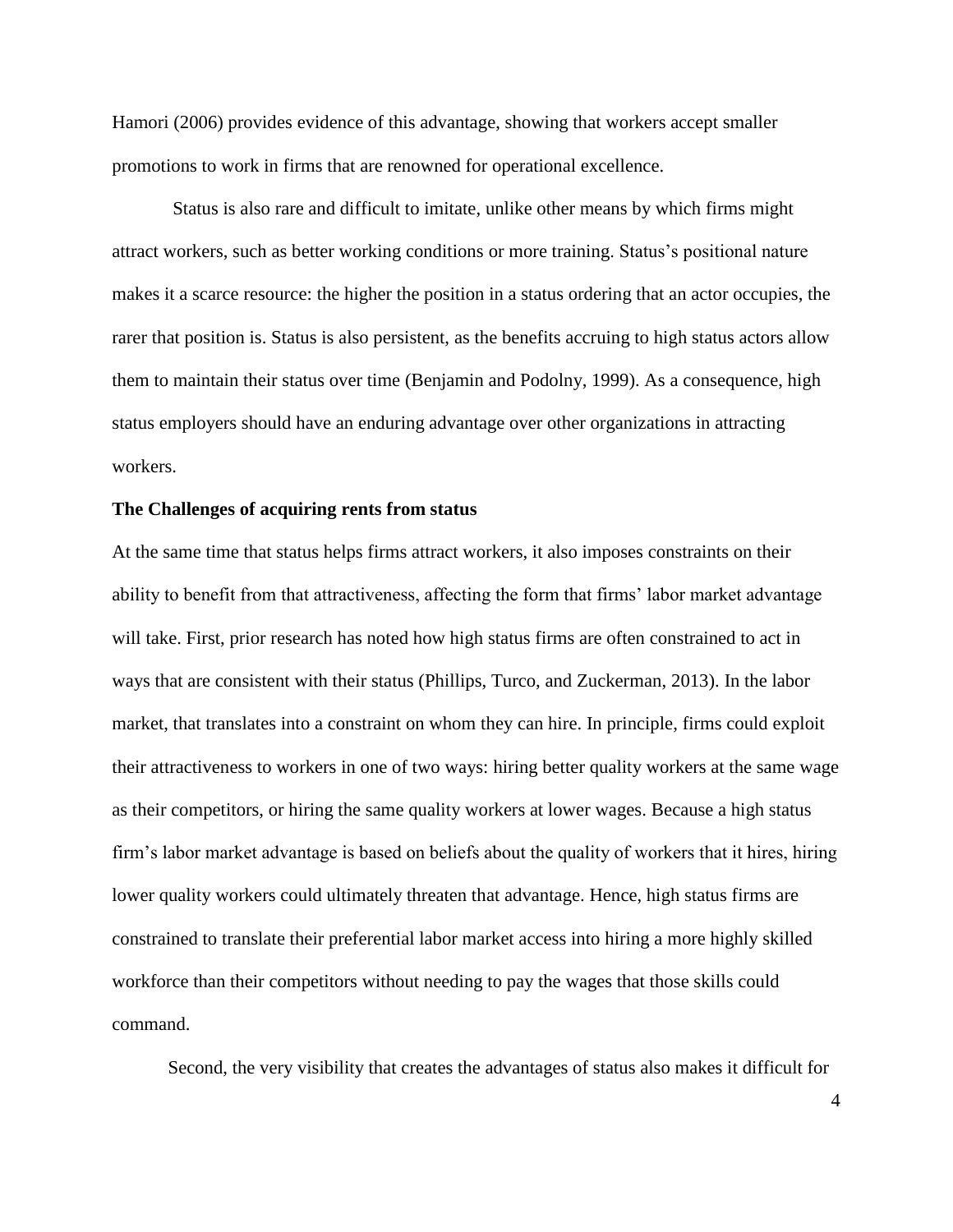firms to benefit from status. Being persistently able to attract higher quality workers than their competitors is not sufficient for high status employers to achieve advantage in the labor market. A further condition is that they are also able to prevent any rents accruing from those advantages from being captured by their workers. Because employment by a higher status firm is valuable as a signal of workers' quality, workers within those firms should also have a higher outside value. Empirical work by Farber and Gibbons (1996) shows that observable signals of worker ability are associated with a constant wage premium throughout workers' careers, as employers bid up workers' wages to their expected productivity. If status affiliation represents a signal of ability, then it should also be associated with wage increases for workers, preventing employers from capturing any benefits from their status.

Because of these challenges, we believe that high status employers are able to benefit from their status, but only under certain conditions. Specifically, high status firms are able to capture some of the value that their status creates at the beginning of workers' careers. Two processes should help firms to capture the rents of their status early in workers' careers. First, adverse selection leads employers to be wary of workers who change jobs, on the basis that such moves might reflect poor performance in their prior job (Gibbons and Katz, 1991; Greenwald, 1986). Acemoglu and Pischke (1998) suggest that such labor market frictions allow firms to benefit from training their workers in general skills: since other prospective employers are suspicious of workers who try to move firms, it is hard for incumbents to bid up their wages to reflect their new productivity. Similarly those workers who enter high status firms cannot credibly threaten to leave instantly in order to benefit from their newfound signal of quality. Instead, they must establish a track record at the high status firm, achieving some seniority and ratifying the initial judgment of the high status organization to hire them, before they will be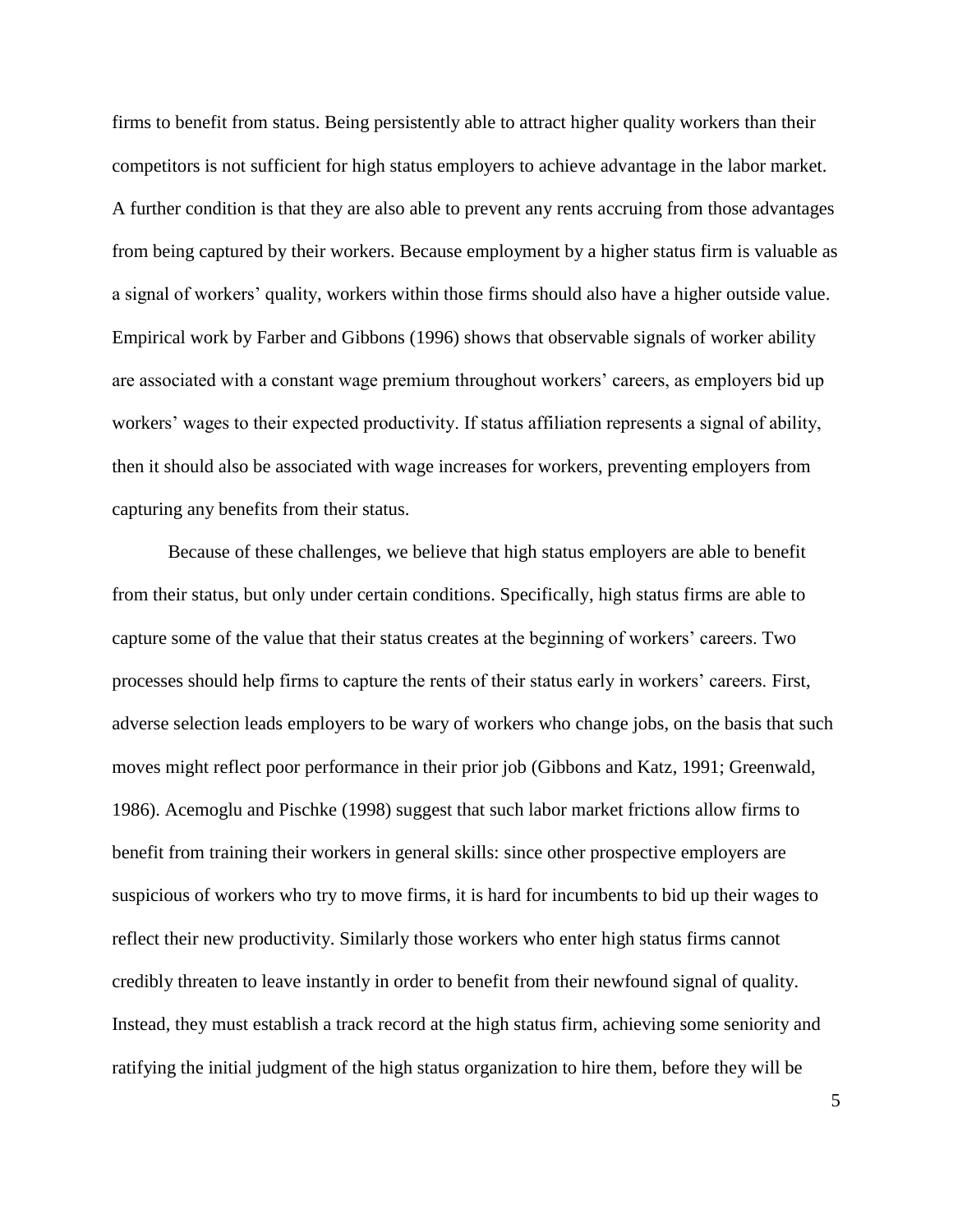attractive elsewhere. There may also be particular advantages to having received promotions to a higher level within those organizations, since promotions tend to act as signals of ability (Trevor, Gerhart, and Boudreau, 1997). Since workers at higher status firms are believed to be more able, those that win promotions within those firms may be seen as particularly talented, further elevating their value in the labor market.

Second, workers are likely to place a much higher value on affiliation with a high status firm at the beginning of their career. How workers value different rewards varies over the course of their careers (Cherrington, Condie, and England, 1979; Tolbert and Moen, 1998). Early in their careers, workers most value jobs that help them to develop the resources that they need to advance their careers, such as opportunites to develop skills or signal their ability (Bidwell and Briscoe, 2010). It is also at the beginning of the career that workers are least likely to have other resources that could substitute for status affiliation in signaling ability.

In these early career jobs, we therefore expect that high status firms are able to recruit better workers than their lower status rivals, but are not required to pay them wages commensurate with their quality. Instead, those workers join the high status firms in order to acquire a signal of their ability. Despite hiring higher quality workers than other firms, as we theorized above, we therefore predict that:

*H1: Higher status firms offer pay that is not different from lower status firms for workers at the start of their career.*

The corollary to this argument is that workers will no longer place the same value on their affiliation with a high status employer once they have advanced in their careers. Having established a track record through their achievements, a high status affiliation is less critical to them as a signal of their ability. Having established themselves, they also receive less of a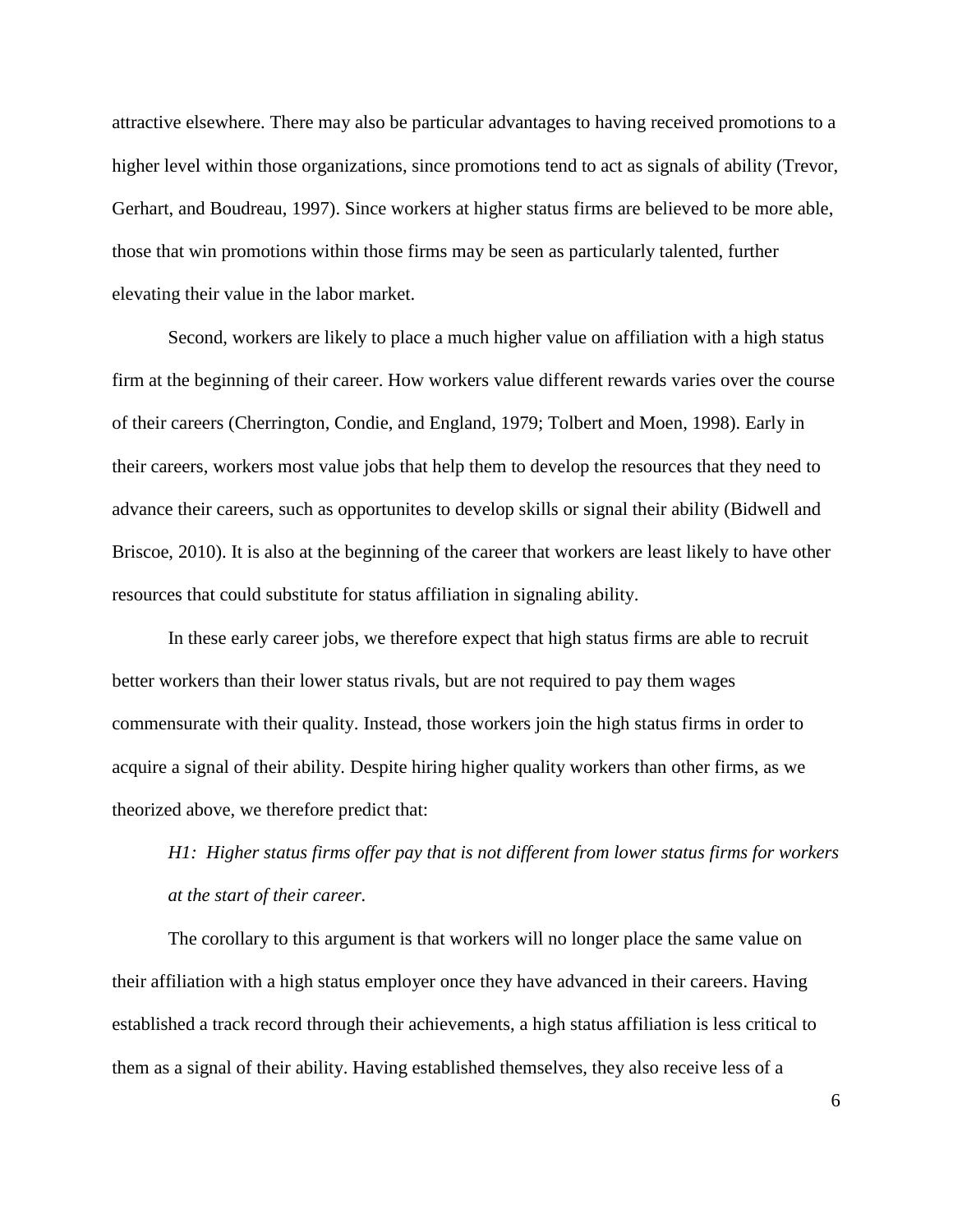penalty for moving firms.

As a consequence, we would not expect high status firms to be able to hold down wages for more experienced workers. Instead, later in their career, workers should be paid the full value created by their ability. This implies that workers' wages should grow more rapidly with seniority in high status firms. Because the workers hired by high status firms tend to be more able, we would generally expect them to be paid more throughout their careers, reflecting their greater value to the firm. More senior workers in higher status firms can therefore demand wages commensurate with their ability, leading wages in those firms to rise faster than they do in lower status firms. We therefore predict that:

*H2: Higher status firms offer pay that is higher than lower status firms as workers increase in rank and experience over their career, so that pay increases more with rank and experience at high status firms than low status firms.*

# **METHODS**

We tested these hypotheses within the investment banking industry. This industry has been used in several studies of status because of its very clear status hierarchy (Podolny, 1993, 1994). The extensive inter-firm mobility of its workers (Groysberg, 2010) also raises the value of employer status in this context, making it well suited to testing our arguments.

### **Measuring employer status**

Our main independent variable, employer status, is derived from the prestige ranking published by Vault.com, a website that provides career-related information for recruiters and job seekers. Vault compiles its annual prestige ranking by sending out surveys to professionals in the industry and asking them to rate the prestige of the firms that they are familiar with (excluding the firm where they work) on a scale of 1 to 10. The average of the scores is calculated, and the firms are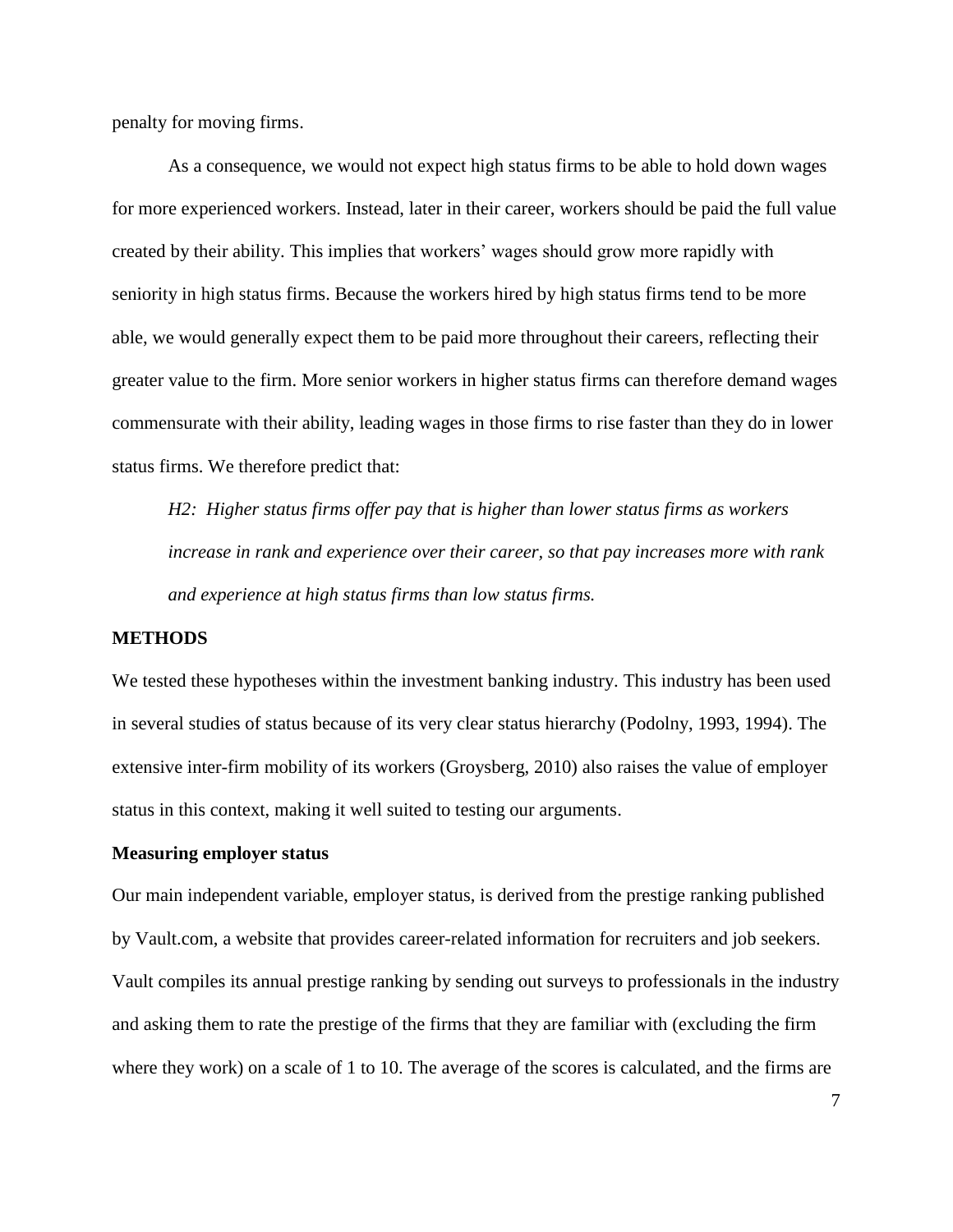ranked accordingly, from 1 (the most prestigious) to 50 (least prestigious). These prestige rankings are a particularly good measure of status because they are rooted in peer attributions and represent a combination of social and economic factors. The rankings also focus specifically on the employment aspects of status, consistent with our theory.

We gathered data on rankings from 2001 (when the prestige survey began) to 2009. The ranks were then reversed by calculating the difference between each rank and 50, so that increases in the status variable correspond to increases in organizational status. Exploratory analyses found a very high degree of persistence in employer status, consistent with much other research (e.g. Benjamin and Podolny, 1999; Merton, 1968). For example, of the 10 highest status firms in 2003 (the first year that 50 banks were included in the rating), 7 were still in the top 10 in 2009. The only firms to drop out of the top 10 were either bought by other firms or were no longer primarily involved in investment banking.

The persistent nature of status led us to assign each firm a single measure of status across all years in the sample, rather than allowing the firm's status to vary over time. We believed that using a time varying measure would likely introduce more measurement error than meaningful variation into our data. Specifically, each bank's status is measured as the highest ranking that the bank achieved between 2001 and 2009. This approach helps to deal with years when the firm does not appear in the data. The results were robust across different aggregations of Vault rankings, such as an average of rankings across 2001–2009, and a dichotomous variable for banks that ever appeared in the list of top ten banks.

# **Other variables**

We tested how firms' status relates to the wages that they pay using data from a survey of MBA alumni from a large US business school, collected during the summer of 2011. This dataset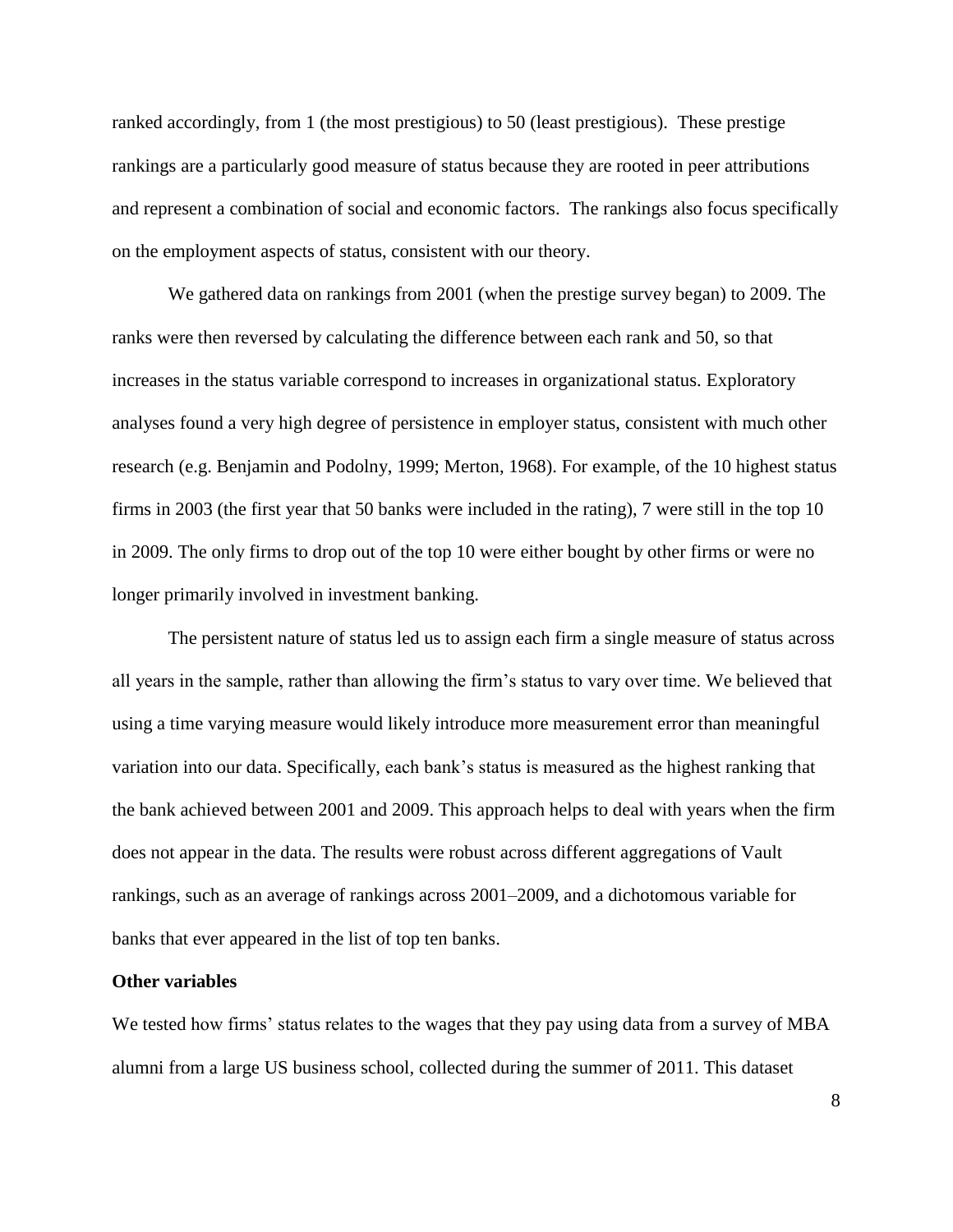allows us to construct a sample of largely similar individuals, from the same school and with the same qualification, working at different organizations within the same industry.

For this study we draw on data from alumni who graduated after 1990 (response rates from older cohorts were low, increasing concerns about non-response bias). Among that population, we received responses with usable information from around 32 percent of the students whom we could contact, and complete responses from around 23 percent. To check for response biases, we compared respondents with the LinkedIn resumes of non-respondents using a subsample of 2,172 alumni. We found no evidence of systematic response biases in the financial industry: the response rate of alumni identified in LinkedIn as being in financial services industry was within two percent of the overall response rate to the survey. Similarly, the job level of surveyed employees did not reflect any systemic response bias.

We asked the alumni about each employer that they had worked for and also about each job that they had held within that employer.<sup>1</sup> Our analyses use a subset of 458 individuals who held at least one job in the investment banking industry since 2000 (we only consider job spells after that date because of restrictions on our status data), with 911 person-job observations. Among these, we were able to identify 725 person-job observations with job titles that were usable for our analyses (explained below under *rank*), and whose employer is part of Vault's ranking. We also dropped 203 jobs (106 unique persons) outside the United States because reported pay may be in currency other than US dollars. An additional 13 person-job observations with missing pay data were excluded from the analysis. The final dataset consisted of 509 person-job observations.

 $\overline{a}$ 

<sup>&</sup>lt;sup>1</sup> We defined a move across jobs as 'a significant promotion to a new title or rank in the organization that involved significant changes to your job tasks, number of people managed, or compensation. A job change is also a substantial change in the nature of the work that you performed, usually accompanied by a change in title or a move to a different organizational unit.'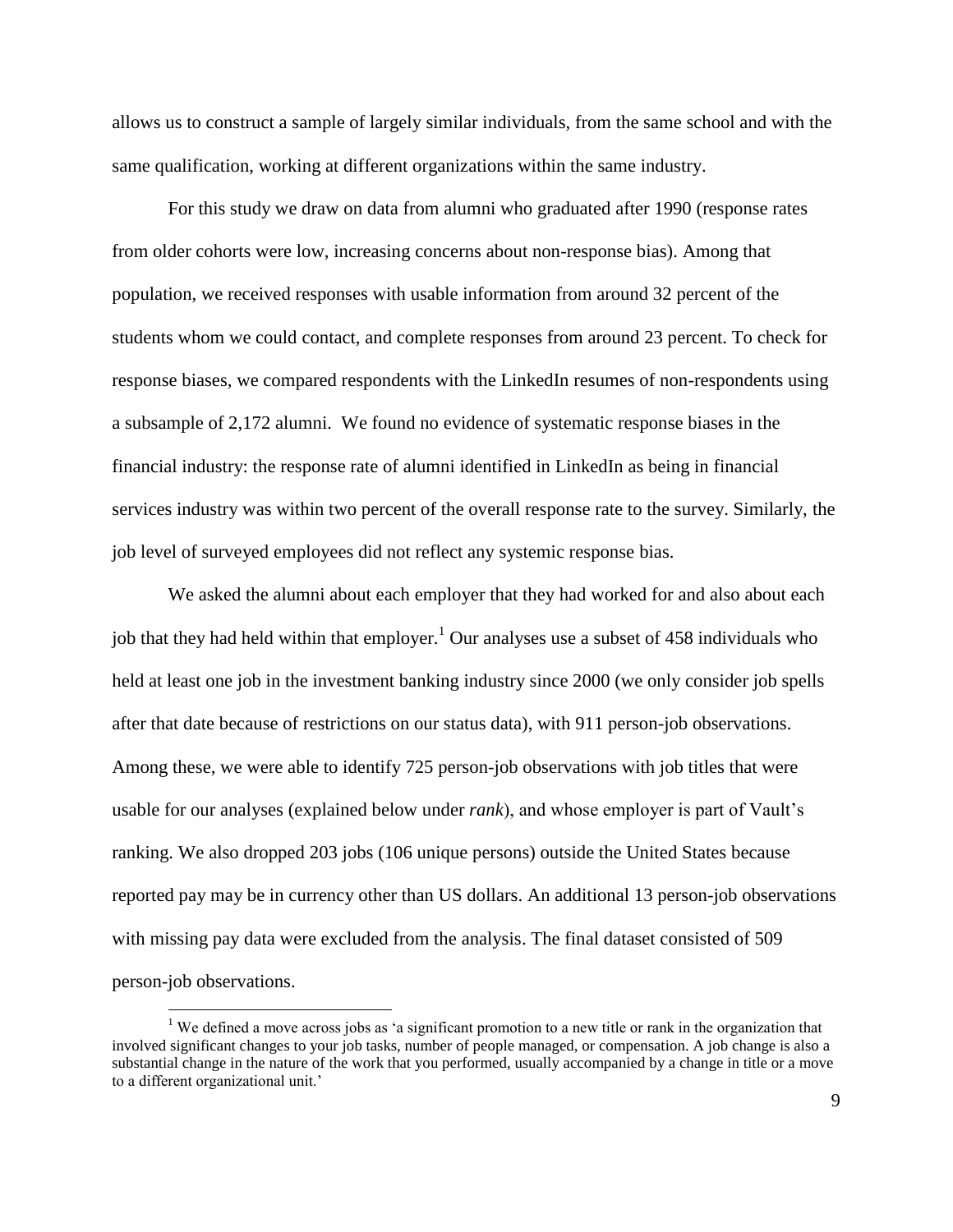*Pay*. We test how pay varies across firms based on respondents' self-reports of their approximate annual earnings in their first year in each of the job spells that we reported. Because of the skewed nature of the pay variable, we use natural logarithms.

*Job rank*. We also calculated a job rank for each job, referring to the vertical location of a job of the organizational hierarchy. The survey asked respondents about their title within each job that they held. We then coded these titles to create a consistent rank across the various different jobs. Interviews suggested that the progression of job ranks was often similar across investment banks, allowing for the creation of a consistent set of titles. Because the data consists of post-MBA jobs, the lowest rank the graduates are hired into is the associate-level position. Assigning a numerical value of 1 to the associates and 9 to senior executives, the variable *rank* ranges from 1 (low) to 8 (high) in our final sample. We also surveyed current students about the titles in their former employers, allowing us to tailor our coding for some of the largest banks in our sample (which together made up 80 percent of the jobs in our sample).<sup>2</sup> We validated the hierarchy by regressing pay on rank. We found that pay increased monotonically with rank, and that controlling for rank on top of year increased the  $R^2$  from 8.05 percent to 41.79 percent.

Table 1 includes descriptive statistics for our variables.

### **RESULTS**

 $\overline{a}$ 

*Ability of new hires.* Before testing our main hypothesis, we sought to validate our baseline assumption that higher status firms hire higher quality workers than lower status firms. Specifically, we examined whether workers who won academic awards were more likely to work for higher status employers in their first job (prior work shows that grades correlate with future

<sup>&</sup>lt;sup>2</sup> Where we found companies adopting idiosyncratic titles, we matched those to this scheme. Job titles that could not be strictly matched to these five categories, but appeared to be in between these existing categories were given values in between these ranks. For example, senior associates were assigned a value of 2, and senior vice presidents were assigned a value of 4 unless other evidence suggested that they were more senior than this.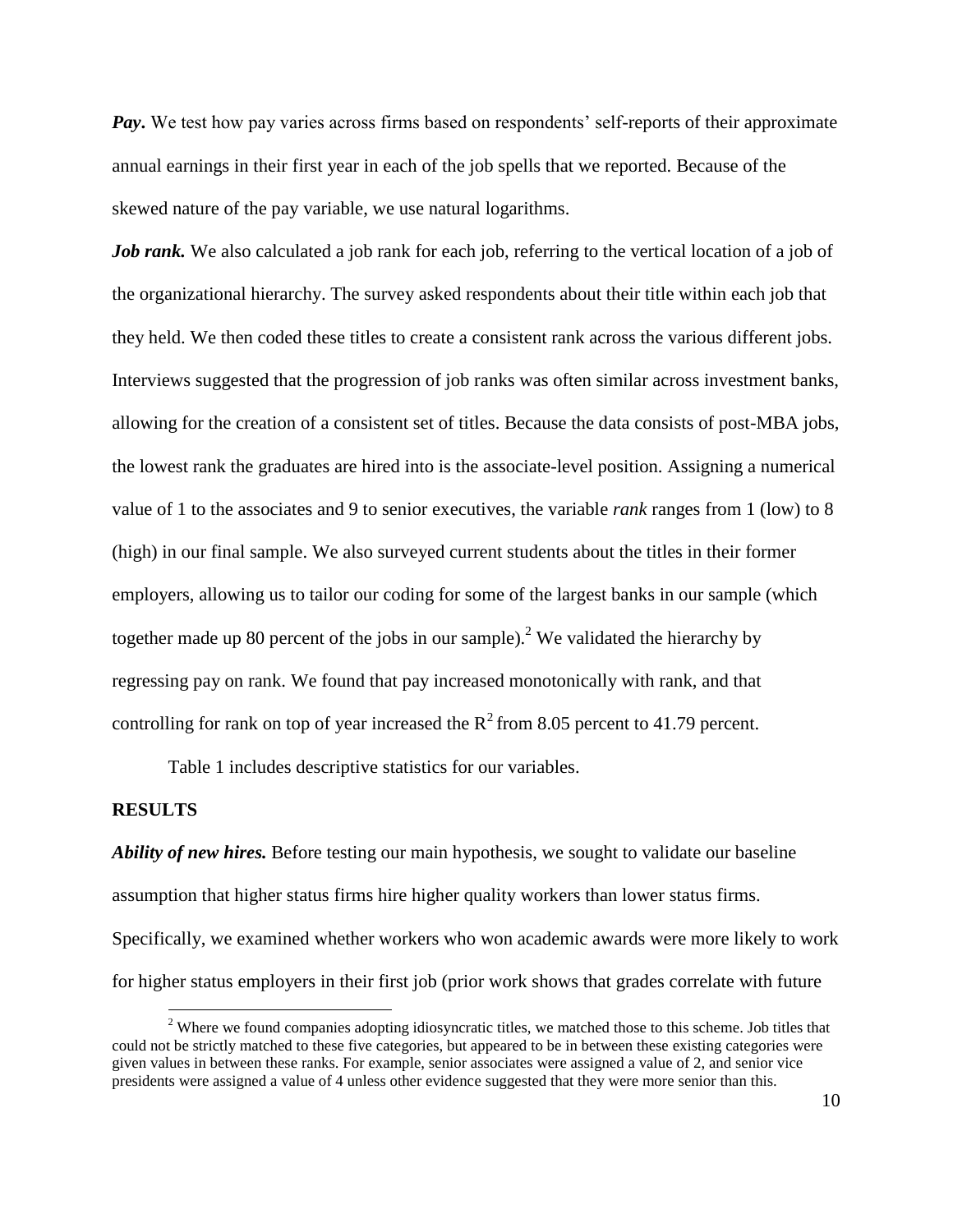performance, conscientiousness and intelligence (Roth *et al.*, 1996; Lounsbury *et al.*, 2003)). In analyses not reported here, we found that those students who had won more awards or graduated with honors took jobs at higher status firms, supporting our argument that higher status firms recruit higher ability workers.

*Determinants of pay.* Table 2 presents our analyses of respondents' pay. Our unit of analysis is the individual job. We control for year, age, gender, year of MBA graduation, tenure at the beginning of the job, and whether the respondent graduated from the executive MBA program. We also control for the rank of the job, in case workers in higher status firms are promoted more rapidly because of their higher quality. Errors are clustered by employer to take account of nonindependence of within-firm observations.

Our models support our hypotheses that starting pay does not differ significantly between high and low status firms early in the career of individuals, but that there is a significant difference among more senior employees. Models 2 through 4 present interactions between status and rank, age and experience. In each case, the interaction is significant, indicating that pay rises more quickly in high status firms, as predicted by H2. Moreover, close inspection of the coefficients supports our argument in H1 that initial pay is no higher in high status firms than low status firms. The estimated effect of one unit of status on log of pay when rank is 1 equals - 0.0028, when age is 30 it equals -0.0135, and when post MBA experience is 0 it equals -0.0029. In each case, the coefficients are negative but insignificant. We are only able to see a significantly positive effect of status on pay among senior workers. For example, an employer whose status is ten units higher (e.g., Goldman Sachs vs. Vanguard) pays about 15 percent more for employees at VP level. These effects of the interaction are illustrated in Figure 1. In Figure 2, we also plot out the estimated coefficients for each rank, based on estimates using rank dummies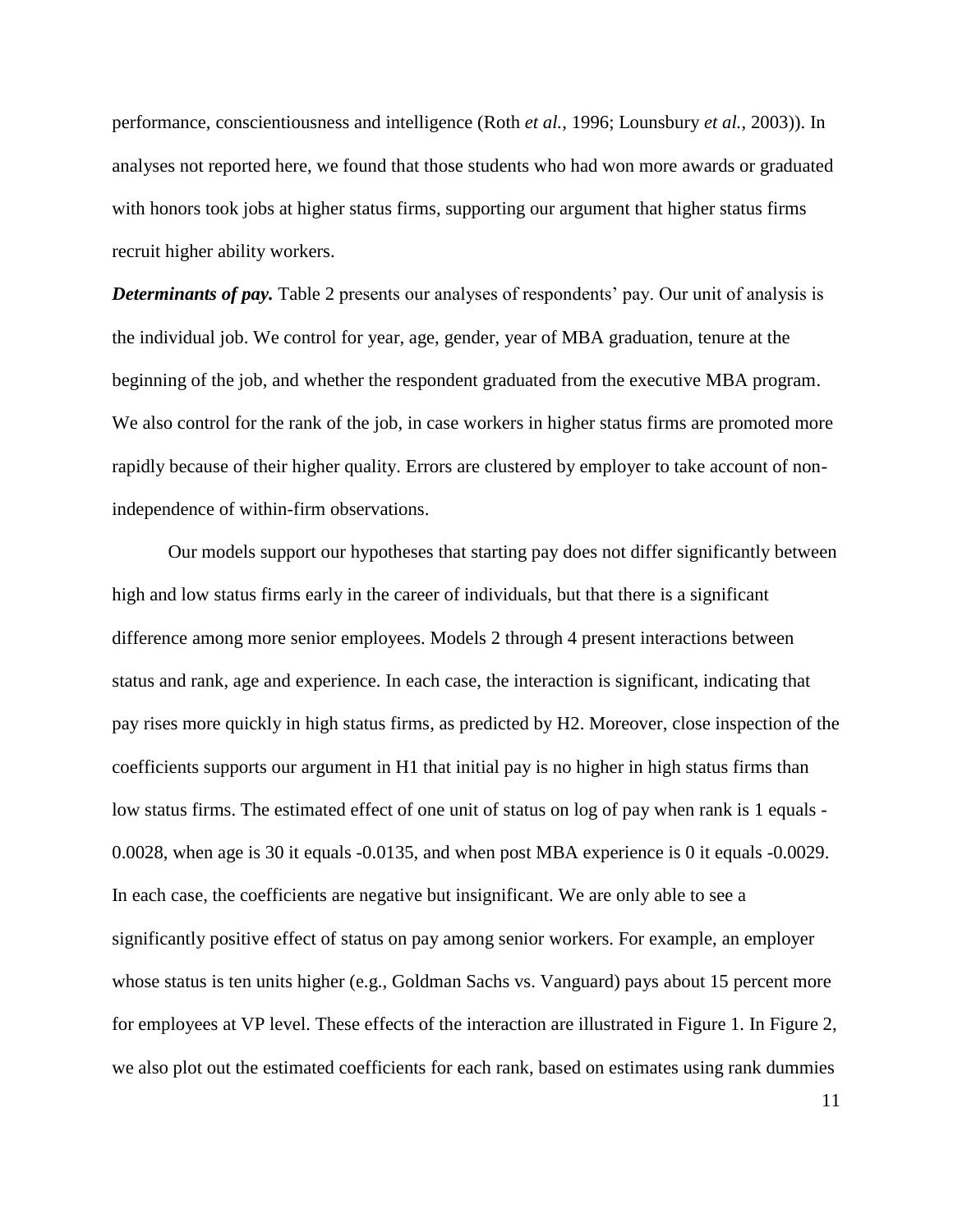(we dropped the 4 individuals in rank 8 because of concerns about how their jobs were classified).

#### *Alternative explanations*

We also performed additional analyses to explore alternative explanations for our results. First, we examined whether higher status firms might also offer more opportunities for internal advancement, perhaps because they engaged in less lateral hiring. In analyses not reported here, we used Cox hazard rate analysis to estimate whether the rate of promotion into higher level jobs was any greater in higher status firms than lower status firms. We found no such effect.

Second, we explored whether higher status firms might have higher ratios of junior to senior workers, making the senior workers more productive and potentially raising their wages. One of the questions in our survey asked respondents about the number of people that they managed in their jobs. We regressed the number of subordinates on job and worker characteristics, and organizational status (results available from the authors). We did not find differences in the ratio of junior to senior workers across firms of different status.

We also further explored the reasons that workers do not immediately leverage the signal of employment at a high status organization into a better offer elsewhere. We examined how the benefits that workers received from status, in terms of entry into higher ranked jobs subsequently, depended on when they moved. In analysis not reported here, we found that the benefits of coming from a higher status firm accrued only to those who had been at the firm for more than 5 years, consistent with our arguments about the difficulties of instantly leveraging employer status into higher pay.

*Supplementary analyses: workers' preferences for jobs with high status employers* Our arguments rest on the idea that workers are attracted to high status firms because of the expected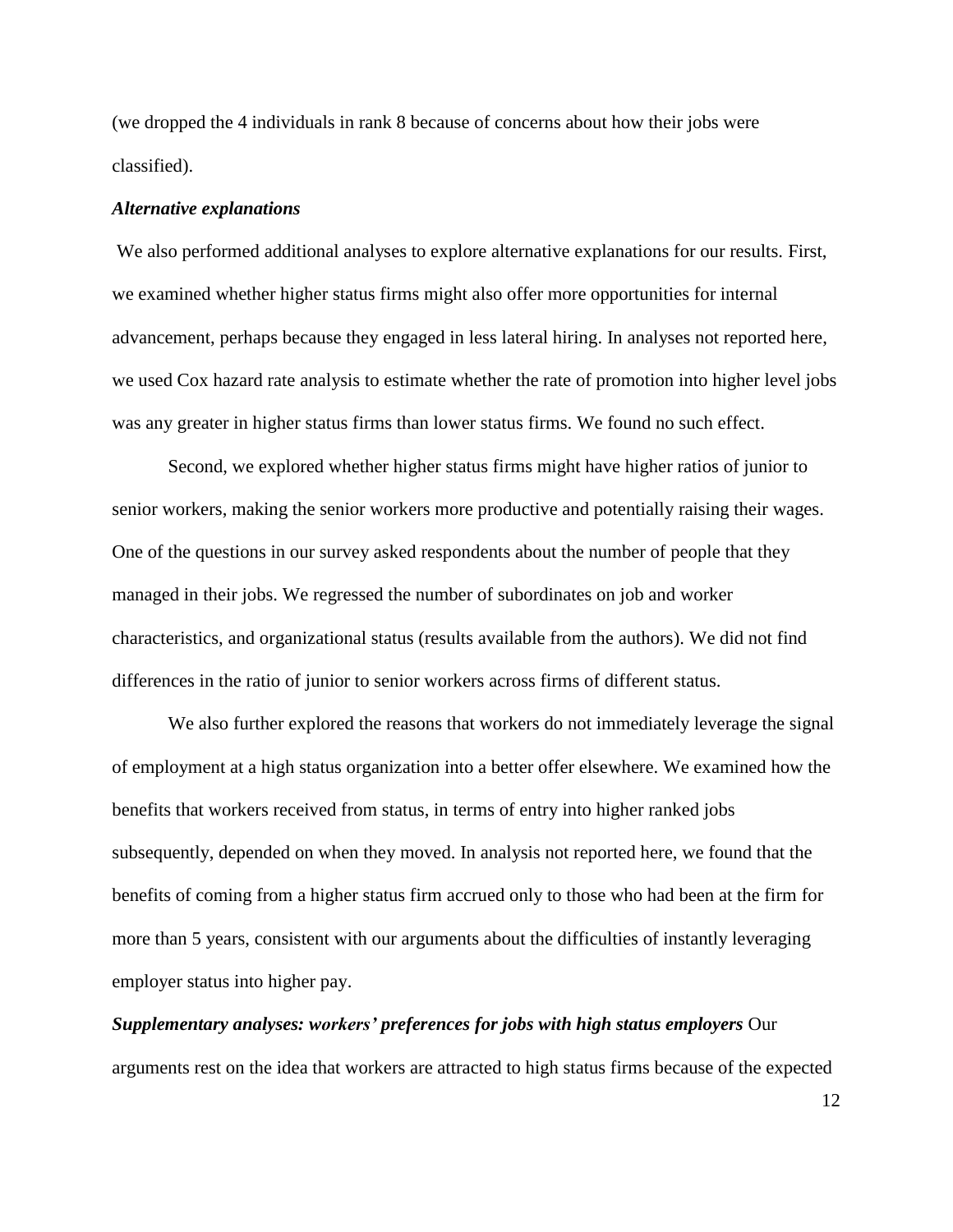career benefits of their status affiliation. We sought to confirm this assumption using an online survey of MBA students from the same school as was used in the alumni survey, who had recently engaged in job search. We surveyed both first and second year students, asking about both internship offers and full time offers; supplementary analyses indicated no significant difference in the responses of the first and second year students. We received a total of 280 completed surveys with a 45.5 percent response rate.

We found that students who were applying to investment banks consistently rated the extent to which the firm's reputation would help with future employability as the most important factor shaping their decisions.<sup>3</sup> We also conducted conditional logit analyses to explore which factors had most affected decisions to accept a particular offer (we first corrected those scores for bias towards those jobs they had selected - further information on this procedure is available from the authors). Those analyses demonstrated that respondents were indeed more likely to choose those jobs for which they believed that the firm's reputation would help with their future employability. For job seekers in investment banking, the respondents' odds of accepting an offer almost doubled with a one unit increase in their perception of firm's reputation (odds ratio  $= 1.98$ ). We also found that workers were more likely to accept jobs that offered more prospects for internal advancement and opportunities to develop skills. These findings underline the importance of enhancing future career prospects for early-career workers.

#### **DISCUSSION**

 $\overline{a}$ 

Prior research has suggested that it is difficult for firms to attain rents in the market for general

 $3$  Respondents were asked to rate each job offer along nine dimensions, given as: (1) pay offered by the firm, (2) likely work-life balance, (3) formal training and mentoring programs, (4) opportunity to develop new skills, (5) interesting work, (6) fit with the culture of the organization, (7) opportunities for advancement within that firm, (8) firm's reputation would enhance future employability, and (9) firm's reputation will help me to advance my future career. We used the last two items to measure the value of high status employers to workers (Cronbach's  $\alpha$  = 0.94).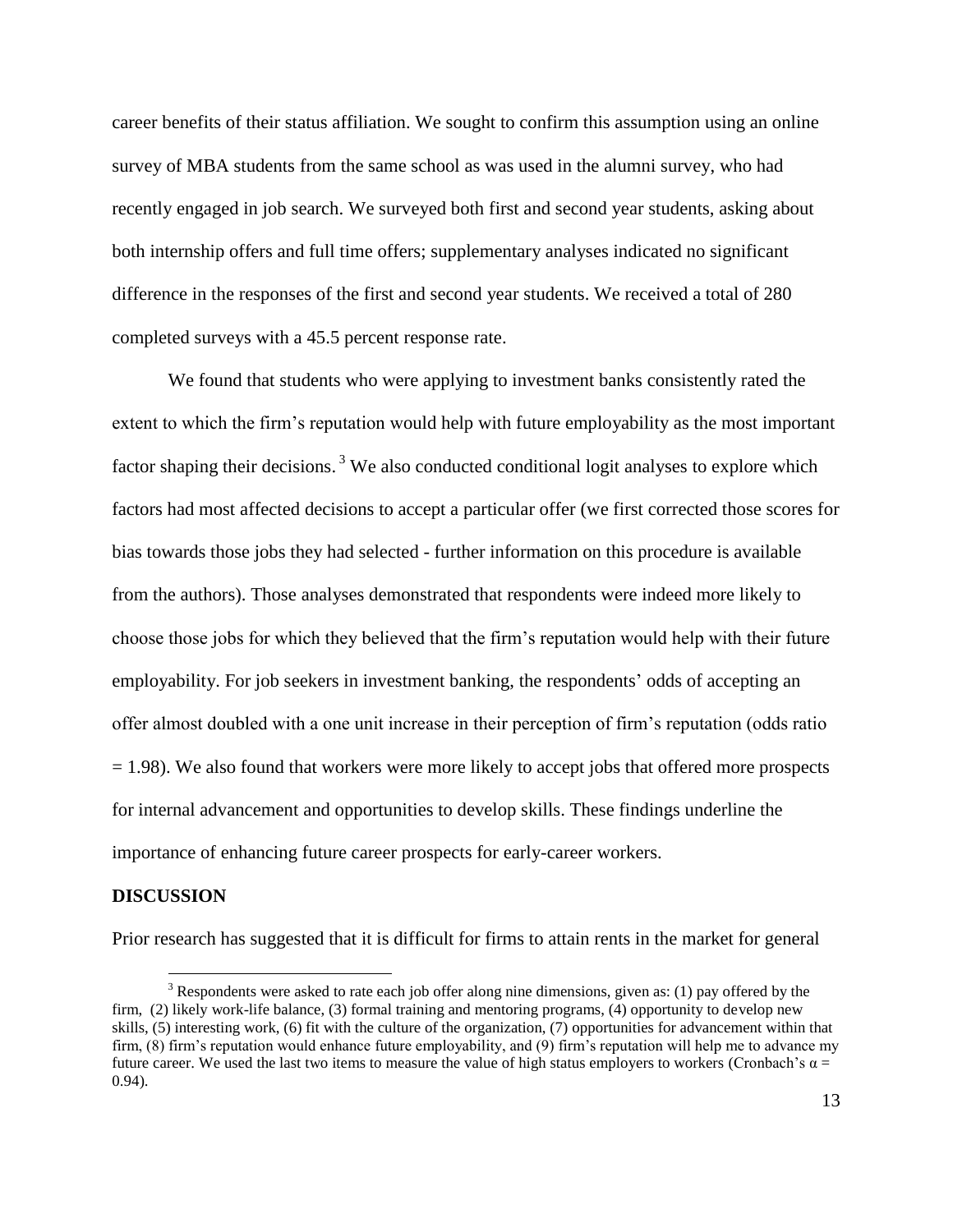human capital (Chadwick and Dabu, 2009; Campbell, Coff, and Kryscynski, 2012), and scholars have struggled to come up with generalizable examples of firms achieving such advantage; we propose that employer status could provide firms with such preferential access to human capital, given its value to workers as a signal of their ability and its persistent, hard to imitate nature. At the same time, we note that the publicly observable nature of employer status can make it difficult for firms to capture the benefits that it confers. As a consequence, we propose that having high status will allow firms to hire more able workers without paying them more early in their careers. As workers gain experience, though, even high status firms must pay them the wages that their ability commands. Hence, while employer status provides a real source of advantage in the labor market, those benefits are also bounded by its characteristics as a publicly observable signal.

Such an ability to generate rents from general human capital contrasts with the creation of rents from firm-specific human capital that has often been the focus of prior work (e.g. Hatch and Dyer, 2004; Wang, He, and Mahoney, 2009). Unlike firms that create rents through firmspecific human capital, high status firms generate rents because of the advantages that they confer on workers once those workers leave. Hence, while those firms may want to limit the exit of valued employees *ex post*, their ability to continue attracting the best workers despite paying them no more than competitors relies on their ability to offer attractive exit options *ex ante.* This also highlights the potential benefits that firms can gain from workers' agency (cf. Coff, 1997). Other inputs to the firm generally have little preference about which organization uses them. Oil wells don't seek to be owned by a particular firm that might enhance their future value. But workers do care about exactly this issue, allowing firms to benefit from boosting workers' future opportunities.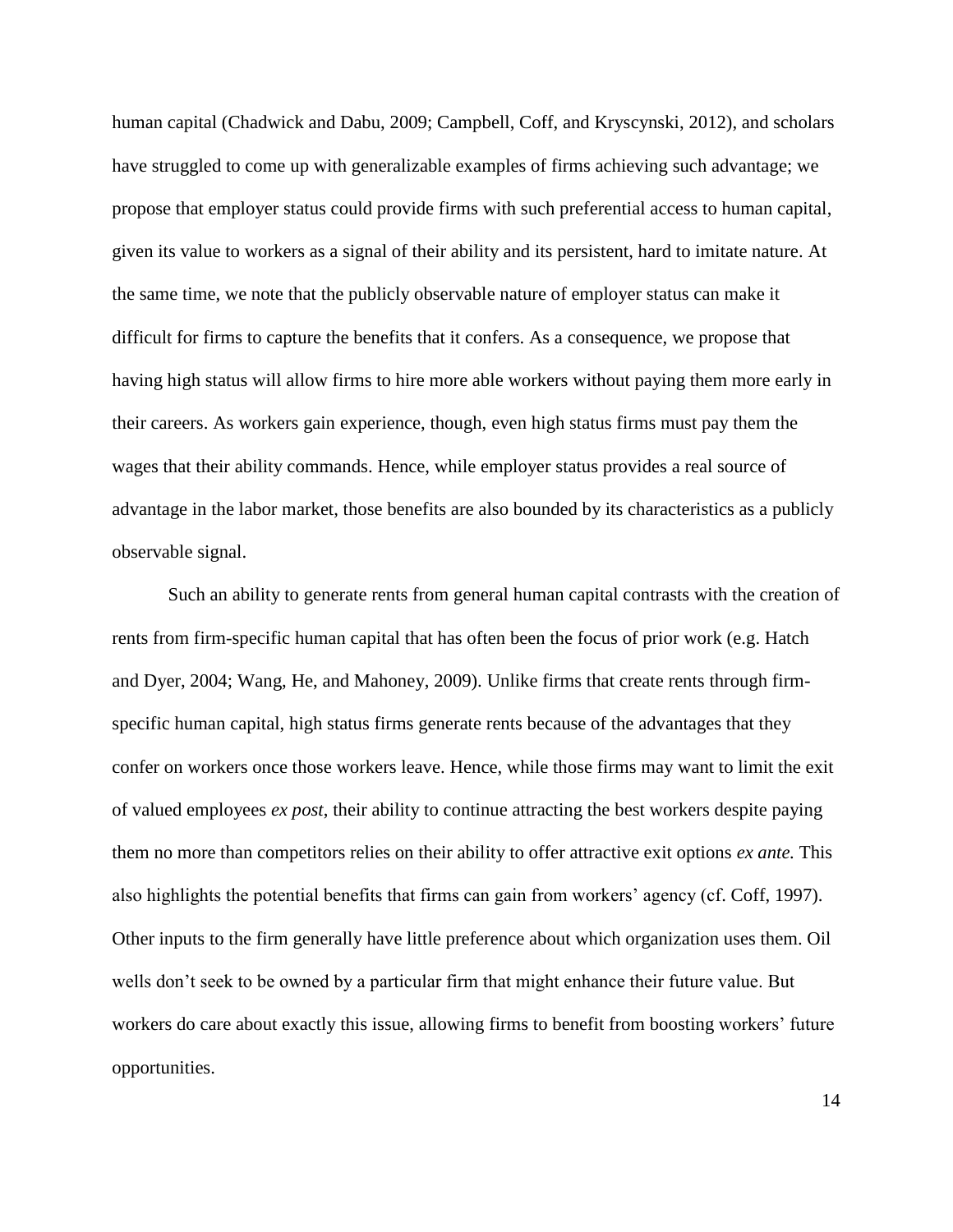An important implication of this paper, therefore, is the value of attending to workers' career needs in competing in the labor market. Indeed, our supplemental analyses indicated that ability to enhance future employability was the most important factor that workers considered in choosing employers in investment banking. Our results therefore indicate that employers should pay close attention to how they can offer to advance workers' careers if they wish to be competitive in the labor market. They also highlight the way that different rewards are important at different career stages, as high status firms that can hold down the wages of their high quality workers early in their careers cannot do so subsequently. It is also possible that firms could build on their advantage further by carefully tailoring their human resource systems to the career stage of their workers. Professional service firms generally exploit workers' career needs to create value, as their business models tend to involve hiring large numbers of junior workers who exchange the valuable training that they receive for wages that are far lower than the rates that clients are billed (Maister, 1997). High status firms might gain even more advantage by hiring larger numbers of junior workers, where they have the most advantage. We did not find evidence of such behavior in this case though.

In addition to elucidating some of the sources of rents in the market for human capital, our study also contributes to the status literature. First, our analyses add to the nascent literature on the role of organizational status on employment (D'Aveni, 1996; Graffin *et al.*, 2008; Phillips, 2001; Rider and Tan, 2011), rather than the more commonly studied markets for goods and services (Podolny, 1993, 2005, p. 76). Prior work has generally focused on understanding how status shapes which organizations workers can move across, or the effects of status on promotion rates. We show how the salient features of status work to mutually benefit both high status employers and high ability employees, providing preferential labor market access to the former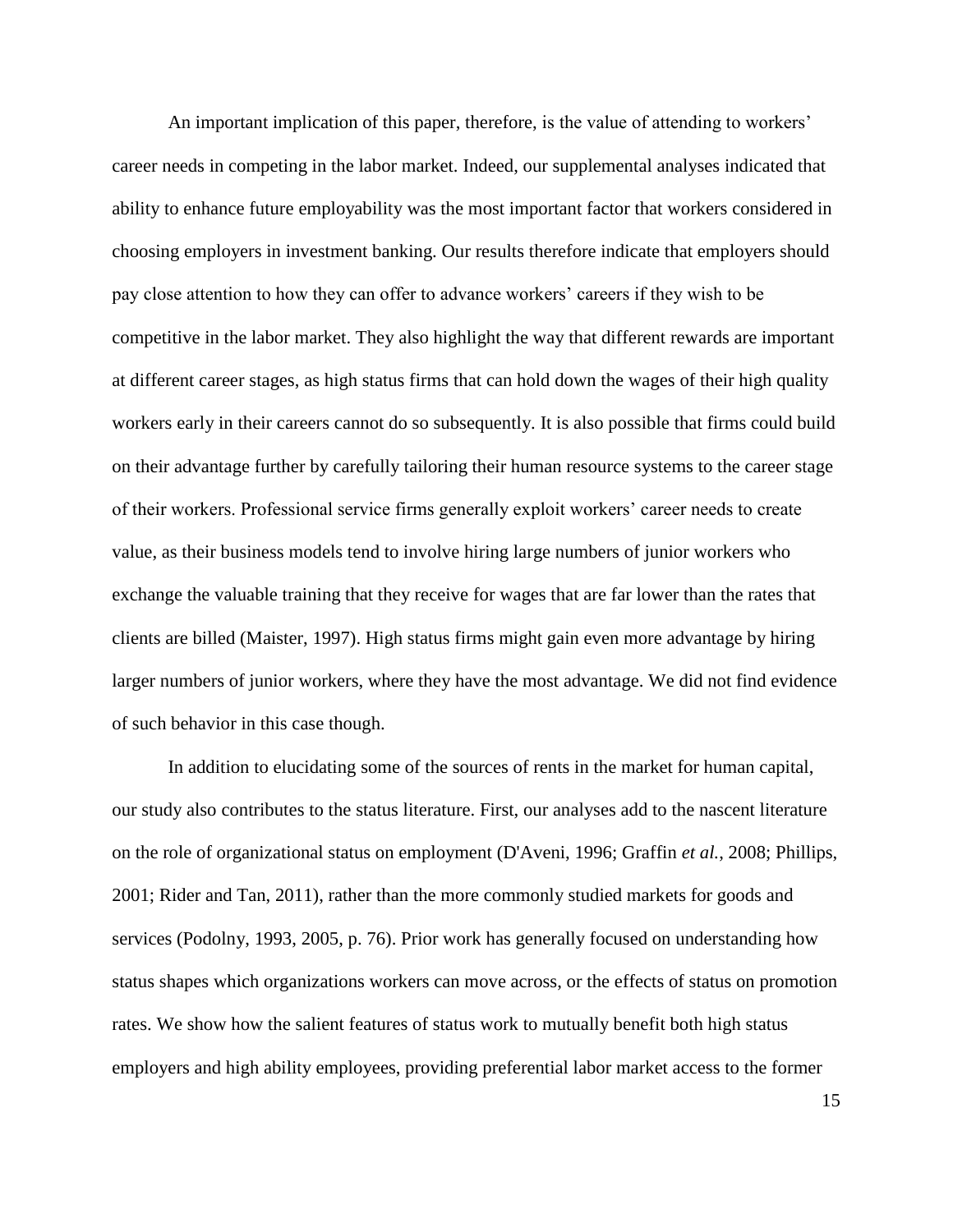and a valuable signal of ability for the latter.

Our study also explores a question which has previously received little attention, which is how the benefits of status evolve over time. Although it is well established that high status actors receive better terms of trade in their interactions, reflecting the value that their status confers on partners (e.g. Hsu, 2004; Castellucci and Ertug, 2010), scholars have not explored how those terms evolve over time. Within the labor market, at least, we suggest that the value of a status affiliation declines over time as actors are able to signal their quality independent of their partner. Further research could explore whether similar dynamics play out in other markets.

Our study draws on data from a single industry and it is important that future work extend our analysis to other settings. Other work could also explore in more detail how much the career benefits of working at a high status firm are due to the signal of ability that it provides versus the superior knowledge or more valuable relationships that workers gain from working at a more prestigious firm. Our theory does not directly depend on which of these advantages is more important: our arguments hinge on the idea that working at a high status employer helps workers get better jobs subsequently, not on the exact sources of that advantage.

Nor does our study explore the cost of achieving and maintaining status, focusing instead on the idea that status, once established, endows firms with a certain kind of benefit in the labor market. Previous studies, however, have described some of the costs incurred by high status firms, such as sacrificing potential profits from entering areas of business that are not consistent with their status (Abbott, 1981; Sandefur, 2001; Phillips and Zuckerman, 2001). We have suggested that the need to maintain their status may prevent high status firms from lowering their wages well below market, given their need to attract high ability workers. There may be other important ways in which status constrains these firms' activities. For example, high status firms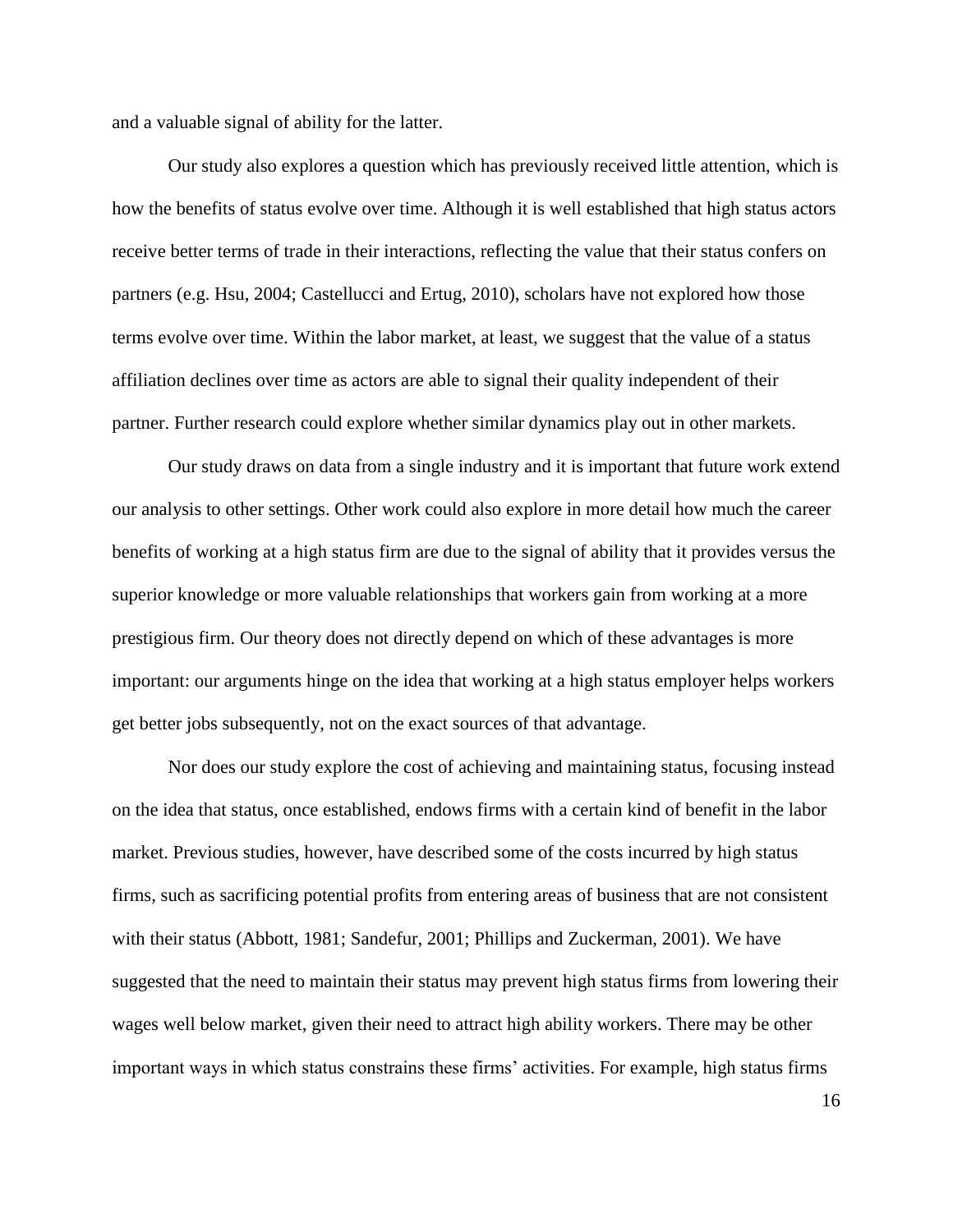may be more reluctant to recruit from non-traditional sources if such a strategy is seen as inconsistent with their status or challenges the reputation of their employees. These tradeoffs related to organizational status call for deeper investigation of the net value of status as a composite of the benefits and costs in the different markets in which the firms operate.

Also, while we drew on the idea that status is persistent and self-reinforcing, this selfreinforcing process must originate somewhere, possibly from the product market. Such a correlation between product market status and status as an employer suggests the potential for interesting spillovers across markets: as firms are able to attain superior performance in a product market, they may go on to receive competitive advantage in the labor market too. To the extent that their advantage in the labor market is largely due to their status, and that status is a very persistent attribute, it is possible that the resulting labor market advantage could be far more enduring than the initial product market advantage that first spurred it.

### **ACKNOWLEDGMENTS**

We thank Peter Cappelli, Olivier Chatain, Emilie Feldman, Vit Henisz, Lori Rosenkopf, Ezra Zuckerman, co-editor Will Mitchell, the two anonymous reviewers, and participants of 2012 Strategic Management Society Meeting, 2012 European Group for Organizational Studies Colloquium, and 2013 Academy of Management Meeting for their helpful comments. The study was partially funded by a Sloan Industry Studies Fellowship awarded to the first author and by the Dorinda and Mark Winkelman Distinguished Scholar award, as well as grants from the Wharton Leadership Center and the Wharton Dean's Research Fund. The first two authors contributed equally and are listed alphabetically. The third and fourth authors also contributed equally and are listed alphabetically.

## **REFERENCES**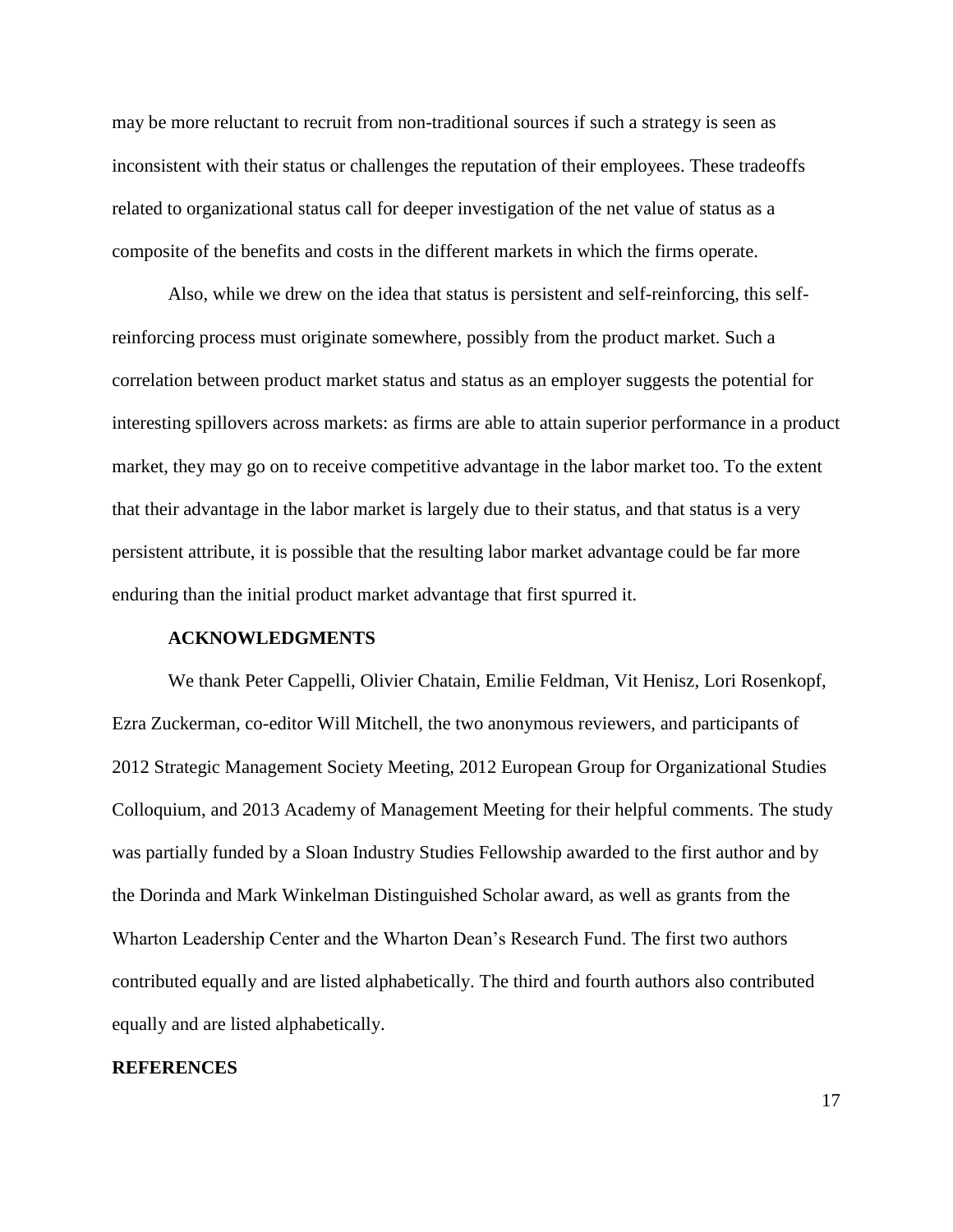Abbott A. 1981. Status and status strain in the professions. *American Journal of Sociology* **86**(4): 819-835.

- Acemoglu D, Pischke JS. 1998. Why do firms train? Theory and evidence. *Quarterly Journal of Economics* **113**(1): 79-119.
- Benjamin BA, Podolny JM. 1999. Status, Quality, and Social Order in the California Wine Industry. *Administrative Science Quarterly* **44**(3): 563-589.
- Bidwell MJ, Briscoe FS. 2010. The Dynamics of Interorganizational Careers. *Organization Science* **21**(5): 1034- 1053.
- Bothner MS, Podolny JM, Smith EB. 2011. Organizing Contests for Status: The Matthew Effect vs. the Mark Effect. *Management Science* **57**(3): 439-457.
- Campbell BA, Coff R, Kryscynski D. 2012. Rethinking Sustained Advantage from Human Capital. *Academy of Management Review* **37**(3): 376-395.
- Castellucci F, Ertug G. 2010. What's in it for them? Advantages of higher-status partners in exchange relationships. *Academy of Management Journal* **53**(1):149-166.
- Chadwick C, Dabu A. 2009. Human Resources, Human Resource Management, and the Competitive Advantage of Firms: Toward a More Comprehensive Model of Causal Linkages. *Organization Science* **20**(1): 253-272.
- Cherrington DJ, Condie SJ, England JL. 1979. Age and Work Values. *The Academy of Management Journal* **22**(3): 617-623.
- Coff RW. 1997. Human Assets and Management Dilemmas: Coping with Hazards on the Road to Resource-Based Theory. *The Academy of Management Review* **22**(2): 374-402.
- D'Aveni RA. 1996. A Multiple-Constituency, Status-Based Approach to Interorganizational Mobility of Faculty and Input-Output Competition among Top Business Schools. *Organization Science* **7**(2): 166-189.
- Farber HS, Gibbons R. 1996. Learning and wage dynamics. *Quarterly Journal of Economics* **111**(4): 1007-1047.

Felin T, Zenger TR, Tomsik J. 2009. The knowledge economy: emerging organizational forms, missing microfoundations, and key considerations for managing human capital. *Human Resource Management* **48**(4): 555-570.

- Gibbons R, Katz LF. 1991. Layoffs and Lemons. *Journal of Labor Economics* **9**(4): 351-380.
- Graffin SD, Wade JB, Porac JF, McNamee RC. 2008. The Impact of CEO Status Diffusion on the Economic Outcomes of Other Senior Managers. *Organization Science* **19**(3): 457-474.
- Greenwald, BC. 1986. Adverse Selection in the Labour Market. *The Review of Economic Studies* **53**(3): 325-347.
- Groysberg B. 2010. *Chasing Stars: The myth of talent and the portability of performance*. Princeton University Press: Princeton, NJ.
- Hamori M. 2006. Executive career advancement in career moves across employers: the role of organization-level predictors. *International Journal of Human Resource Management* **17**(6): 1129-1151.
- Hatch NW, Dyer JH. 2004. Human capital and learning as a source of sustainable competitive advantage. *Strategic Management Journal* **25**(12): 1155-1178.
- Hsu DH. 2004. What Do Entrepreneurs Pay for Venture Capital Affiliation? *The Journal of Finance* **59**(4): 1805- 1844.

Lounsbury JW, Sundstrom E, Loveland JM, Gibson LW. 2003. Intelligence, "Big Five" personality traits, and work drive as predictors of course grade. *Personality and Individual Differences* **35**(6): 1231-1239.

- Maister DH. 1997. *Managing the Professional Service Firm*: Free Press.
- Merton RK. 1968. The Matthew Effect in Science. *Science* **159**(3810): 56-63.
- Phillips DJ. 2001. The Promotion Paradox: Organizational Mortality and Employee Promotion Chances in Silicon Valley Law Firms, 1946-1996. *The American Journal of Sociology* **106**(4): 1058-1098.
- Phillips DJ, Turco CJ, Zuckerman EW. 2013. Betrayal as Market Barrier: Identity-Based Limits to Diversification among High-Status Corporate Law Firms. *American Journal of Sociology* **118**(4): 1023-1054.
- Phillips DJ, Zuckerman EW. 2001. Middle‐Status Conformity: Theoretical Restatement and Empirical Demonstration in Two Markets. *American Journal of Sociology* **107**(2): 379-429.
- Podolny JM. 1993. A Status-Based Model of Market Competition. *American Journal of Sociology* **98**(4): 829-872.
- Podolny JM. 1994. Market Uncertainty and the Social Character of Economic Exchange. *Administrative Science Quarterly* **39**(3): 458-483.
- Podolny JM. 2005. *Status signals*. Princeton, NJ: Princeton University Press.

Rider CI, Tan D. 2011. Organizational status hierarchies and individual mobility among large US law firms. Paper presented at the Academy of Management, San Antonio.

Roth PL, BeVier CA, Switzer Iii FS, Schippmann JS. 1996. Meta-analyzing the relationship between grades and job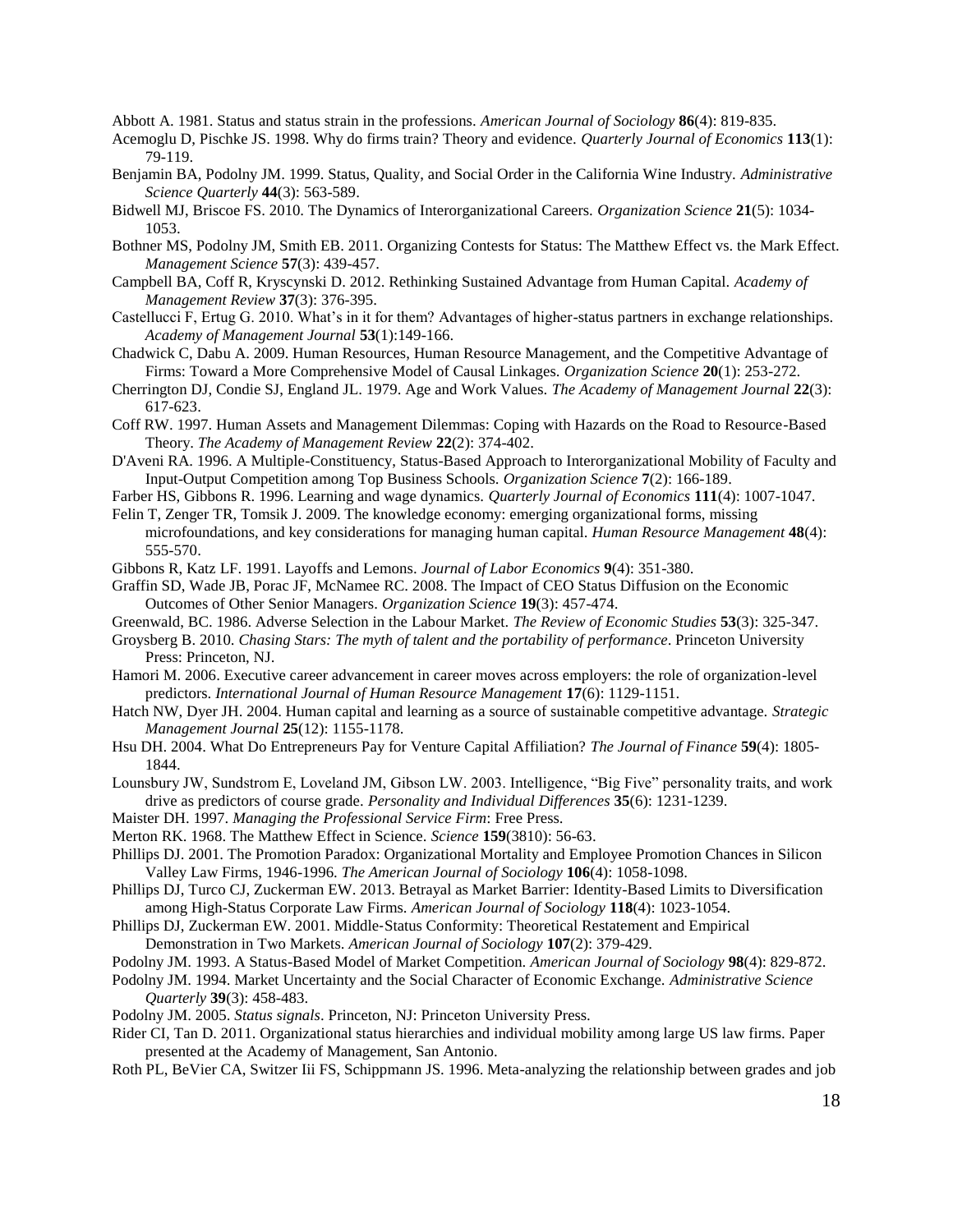performance. *Journal of Applied Psychology* **81**(5): 548-556.

- Sandefur RL. 2001. Work and honor in the law: Prestige and the division of lawyer's labor. *American Sociological Review* **66**(3):382-403
- Starbuck W. 1993. Keeping a butterfly and an elephant in a house of cards: The elements of exceptional success. *Journal of Management Studies* **30**(6): 885-921.
- Tolbert PS, Moen P. 1998. Men's and women's definitions of "good" jobs Similarities and differences by age and across time. *Work and Occupations* **25**(2): 168-194.
- Trevor CO, Gerhart B, Boudreau JW. 1997. Voluntary turnover and job performance: curvilinearity and the moderating influences of salary growth and promotions. *Journal of Applied Psychology* **82**(1): 44-61.
- Wang HC, He J, Mahoney JT. 2009. Firm-Specific Knowledge Resources and Competitive Advantage: The Roles of Economic- and Relationship-Based Employee Governance Mechanisms. *Strategic Management Journal* **30**(12): 1265-1285.

Weber M. 1968. *Economy and Society: an outline of interpretive sociology*. Bedminster Press: New York.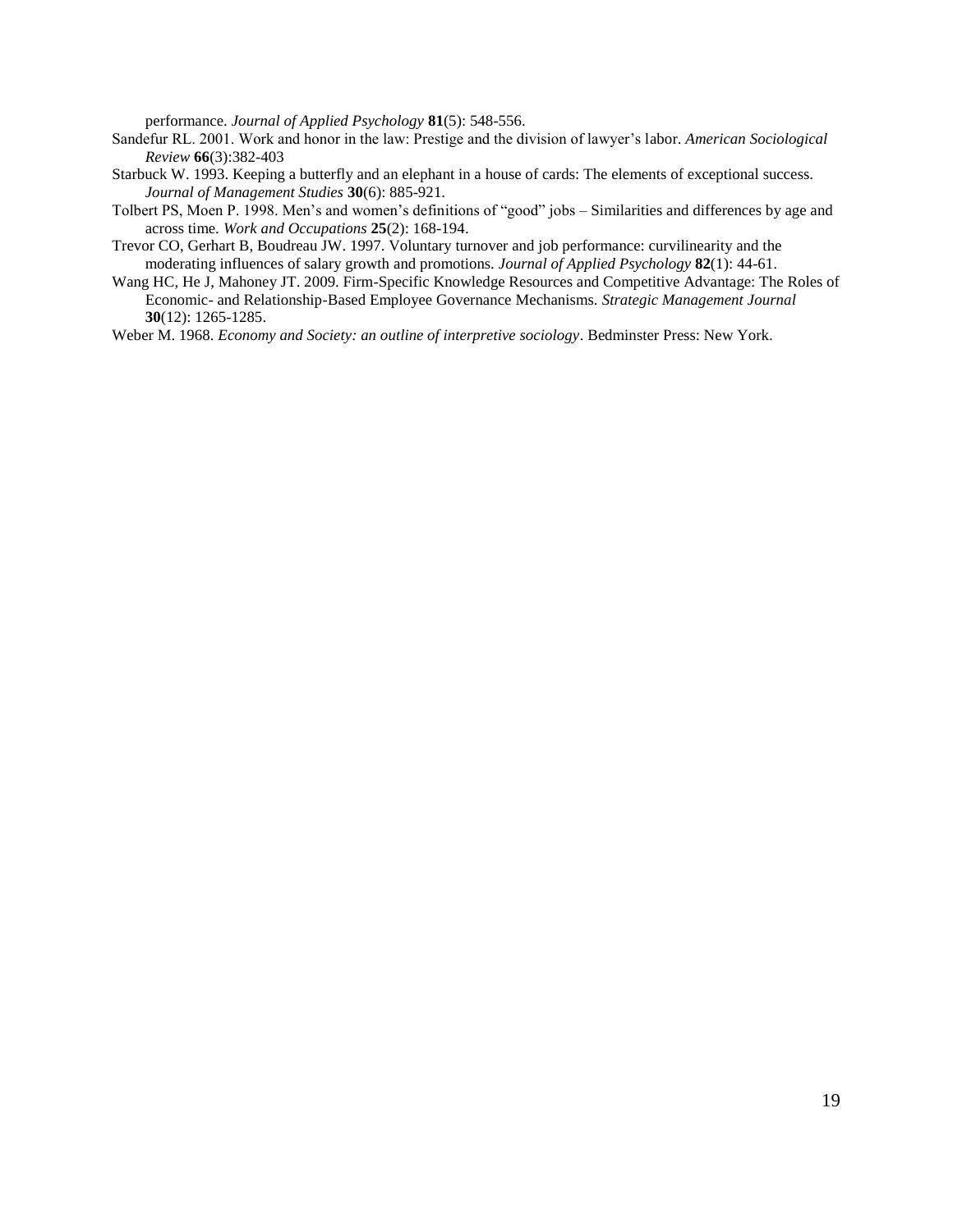|                |                         | Mean    | S.D.   |         | 2       | 3       | 4       | 5       | 6    | 7       | 8    |
|----------------|-------------------------|---------|--------|---------|---------|---------|---------|---------|------|---------|------|
|                | Job rank                | 2.69    | 1.91   | 1.00    |         |         |         |         |      |         |      |
| 2              | Age                     | 32.81   | 4.23   | 0.72    | 1.00    |         |         |         |      |         |      |
| 3              | Tenure (day)            | 640.66  | 972.55 | 0.65    | 0.48    | 1.00    |         |         |      |         |      |
| $\overline{4}$ | Female                  | 0.32    | 0.47   | $-0.07$ | $-0.13$ | $-0.02$ | 1.00    |         |      |         |      |
| 5.             | Year                    | 2005.55 | 3.32   | 0.23    | 0.35    | 0.16    | $-0.10$ | 1.00    |      |         |      |
|                | 6 Log of current pay    | 12.57   | 0.83   | 0.62    | 0.44    | 0.49    | $-0.12$ | 0.20    | 1.00 |         |      |
| 7              | Current employer status | 41.22   | 9.49   | 0.00    | $-0.05$ | 0.19    | 0.00    | $-0.05$ | 0.09 | 1.00    |      |
| 8              | Time since MBA (year)   | 3.49    | 3.81   | 0.85    | 0.58    | 0.61    | $-0.02$ | 0.27    | 0.60 | $-0.03$ | 1.00 |
| 9.             | Executive MBA           | 0.04    | 0.19   | 0.14    | 0.12    | $-0.02$ | $-0.05$ | 0.10    | 0.07 | $-0.01$ | 0.05 |

**Table 1. Descriptive statistics (N=509)**

**Table 2. The effect of employer status on log of current pay: OLS regression**

|                                             | log(pay)     |              |              |              |  |  |  |  |
|---------------------------------------------|--------------|--------------|--------------|--------------|--|--|--|--|
|                                             | (1)          | (2)          | (3)          | (4)          |  |  |  |  |
| Female                                      | $-0.182**$   | $-0.171**$   | $-0.184**$   | $-0.178**$   |  |  |  |  |
|                                             | (0.0539)     | (0.0509)     | (0.0543)     | (0.0521)     |  |  |  |  |
| Age                                         | $-0.0418**$  | $-0.0412**$  | $-0.143**$   | $-0.0418**$  |  |  |  |  |
|                                             | (0.0132)     | (0.0131)     | (0.0314)     | (0.0127)     |  |  |  |  |
| Job rank                                    | $0.136**$    | $-0.142$     | $0.143**$    | $0.141**$    |  |  |  |  |
|                                             | (0.0504)     | (0.140)      | (0.0502)     | (0.0511)     |  |  |  |  |
| Tenure                                      | $0.000103+$  | 3.06e-05     | 5.91e-05     | 4.34e-05     |  |  |  |  |
|                                             | $(5.82e-05)$ | $(6.69e-05)$ | $(5.69e-05)$ | $(6.03e-05)$ |  |  |  |  |
| <b>Executive MBA</b>                        | 0.243        | 0.183        | 0.233        | 0.200        |  |  |  |  |
|                                             | (0.191)      | (0.199)      | (0.199)      | (0.197)      |  |  |  |  |
| Current employer status                     | 0.00607      | $-0.0126+$   | $-0.0731**$  | $-0.00443$   |  |  |  |  |
|                                             | (0.00410)    | (0.00637)    | (0.0237)     | (0.00389)    |  |  |  |  |
| Current employer status X job rank          |              | $0.00731*$   |              |              |  |  |  |  |
|                                             |              | (0.00311)    |              |              |  |  |  |  |
| Current employer status X age               |              |              | $0.00243**$  |              |  |  |  |  |
|                                             |              |              | (0.000784)   |              |  |  |  |  |
| Current employer status X time<br>since MBA |              |              |              | $0.00320**$  |  |  |  |  |
|                                             |              |              |              | (0.00118)    |  |  |  |  |
| Constant                                    | $15.65**$    | $16.36**$    | 19.02**      | 14.90**      |  |  |  |  |
|                                             | (0.777)      | (0.796)      | (1.323)      | (0.781)      |  |  |  |  |
| <b>Observations</b>                         | 509          | 509          | 509          | 509          |  |  |  |  |
| R-squared                                   | 0.508        | 0.530        | 0.519        | 0.524        |  |  |  |  |

\*\*  $p<0.01$ , \*  $p<0.05$ , +  $p<0.1$  (Robust standard errors in parentheses.)

Unit of analysis is the job. Errors clustered by current employer to account for non-independence of observations. The model additionally controls for year and year of MBA graduation.